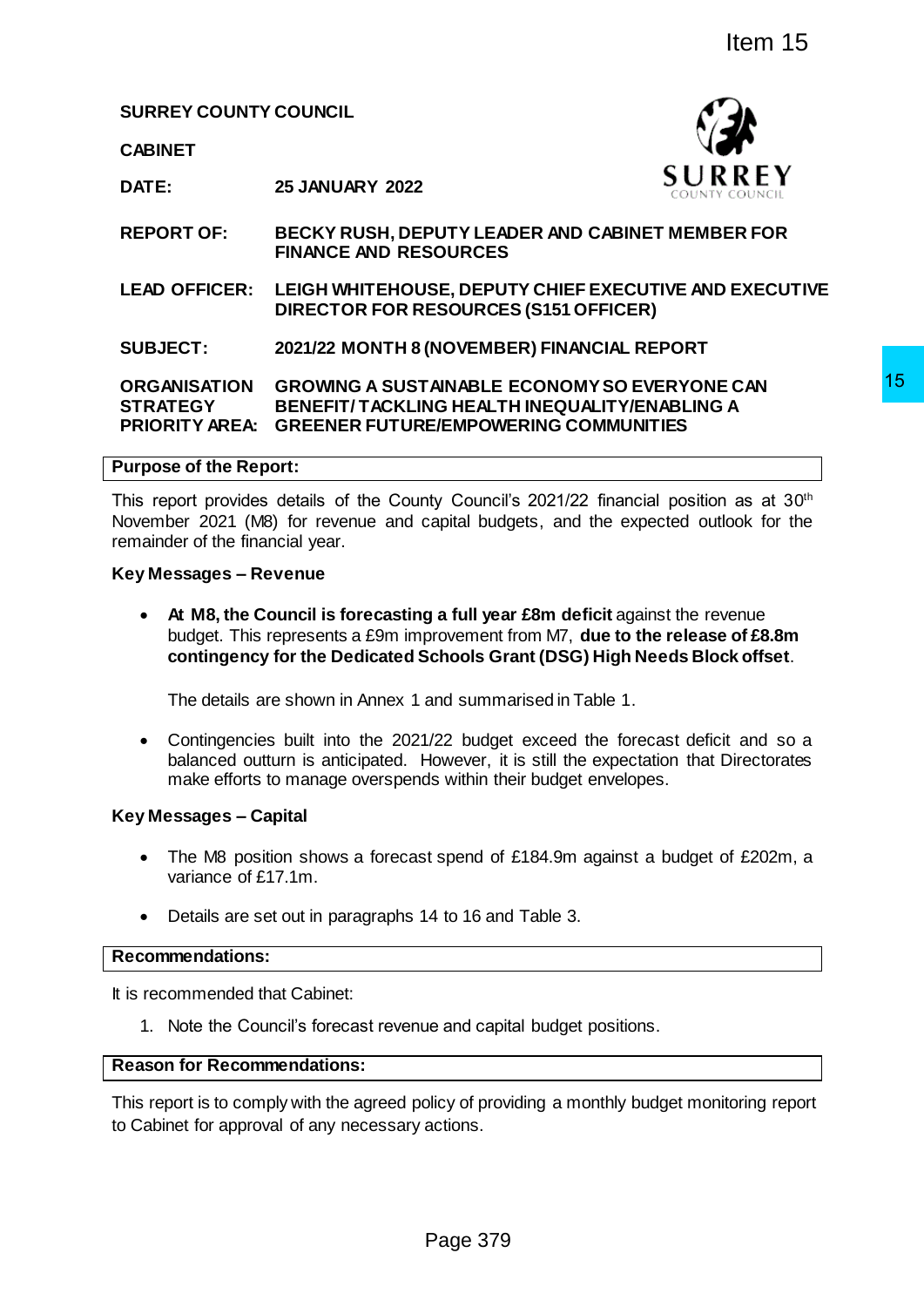## 1. **At M8, the Council is forecasting a full year £8m deficit against budget.**

2. Table 1 below shows the forecast revenue budget outturn for the year by service.

# **Table 1 - Summary revenue budget forecast variances as of 30 th November 2021**

| <b>Directorate</b>                                                                                                                                                                                                                                                                                                                                                                                                                                         | 2021/22<br><b>YTD M8</b><br>£m | 21/22 Outturn<br><b>Forecast</b><br>at M8<br>£m | <b>Annual</b><br><b>Budget</b><br>£m | Variance<br>£m | <b>Change in</b><br><b>Forecast forecast since</b><br>last month<br>£m |
|------------------------------------------------------------------------------------------------------------------------------------------------------------------------------------------------------------------------------------------------------------------------------------------------------------------------------------------------------------------------------------------------------------------------------------------------------------|--------------------------------|-------------------------------------------------|--------------------------------------|----------------|------------------------------------------------------------------------|
| <b>Adult Social Care</b>                                                                                                                                                                                                                                                                                                                                                                                                                                   | 262.4                          | 383.9                                           | 380.7                                | 3.2            | 0.0                                                                    |
| Public Service Reform & Public Health                                                                                                                                                                                                                                                                                                                                                                                                                      | 20.0                           | 34.1                                            | 34.1                                 | 0.0            | 0.0                                                                    |
|                                                                                                                                                                                                                                                                                                                                                                                                                                                            | 158.5                          | 229.1                                           | 222.0                                | 7.0            |                                                                        |
| Children, Families and Lifelong Learning                                                                                                                                                                                                                                                                                                                                                                                                                   | 1.2                            |                                                 | 1.7                                  |                | (0.1)<br>0.0                                                           |
| Comms, Public Affairs & Engagement                                                                                                                                                                                                                                                                                                                                                                                                                         |                                | 1.7                                             |                                      | 0.0            |                                                                        |
| <b>Community Protection Group</b>                                                                                                                                                                                                                                                                                                                                                                                                                          | 28.0                           | 38.6                                            | 38.0                                 | 0.6            | 0.0                                                                    |
| <b>Customer &amp; Communities</b>                                                                                                                                                                                                                                                                                                                                                                                                                          | 5.6                            | 11.3                                            | 11.6                                 | (0.2)          | 0.0                                                                    |
| Environment, Transport & Infrastructure                                                                                                                                                                                                                                                                                                                                                                                                                    | 84.4                           | 131.0                                           | 135.0                                | (4.1)          | (0.1)                                                                  |
| People & Change                                                                                                                                                                                                                                                                                                                                                                                                                                            | 4.0                            | 6.8                                             | 6.6                                  | 0.2            | 0.0                                                                    |
| Prosperity Partnerships & Growth                                                                                                                                                                                                                                                                                                                                                                                                                           | 0.8                            | 1.3                                             | 1.3                                  | 0.0            | 0.0                                                                    |
| <b>Resources</b>                                                                                                                                                                                                                                                                                                                                                                                                                                           | 47.5                           | 71.4                                            | 70.3                                 | 1.1            | 0.0                                                                    |
| Central Income & Expenditure                                                                                                                                                                                                                                                                                                                                                                                                                               | 15.9                           | 78.0                                            | 78.0                                 | 0.0            | 0.0                                                                    |
| <b>Total before DSG High Needs Block Offset</b>                                                                                                                                                                                                                                                                                                                                                                                                            | 628.3                          | 987.3                                           | 979.3                                | 8.0            | (0.2)                                                                  |
| DSG High Needs Block Offset                                                                                                                                                                                                                                                                                                                                                                                                                                | 0.0                            | 32.7                                            | 32.7                                 | 0.0            | (8.8)                                                                  |
| <b>Total Budget Envelopes</b>                                                                                                                                                                                                                                                                                                                                                                                                                              | 628.3                          | 1,020.0                                         | 1,012.0                              | 8.0            | (9.0)                                                                  |
| <b>Central Funding</b>                                                                                                                                                                                                                                                                                                                                                                                                                                     | (702.9)                        | (1,012.0)                                       | (1,012.0)                            | 0.0            | 0.0                                                                    |
| Overall after central funding                                                                                                                                                                                                                                                                                                                                                                                                                              | (74.6)                         | 8.0                                             | 0.0                                  | 8.0            | (9.0)                                                                  |
| Children, Families and Lifelong Learning (CFL): There is a £7.0m forecast<br>overspend. This is an £0.1m improvement from M7, with no material changes in<br>individual variances.<br>The CFL Directorate continues to work to mitigate the projected costs to support<br>both the in-year position and reduce the impact on future trajectories in the<br>MTFS.                                                                                           |                                |                                                 |                                      |                |                                                                        |
| Environment, Transport & Infrastructure (ETI): There is a £4.1m forecast<br>underspend, a £0.1m improvement from M7, with no material changes in<br>individual variances.<br><b>Community Protection Group:</b> Forecast overspend remains at £0.6m,<br>no change from M7. The pressure is primarily due to an unfunded national<br>firefighters pay award and historic costs in the coroner's service in addition to<br>increased Covid-19 related costs. |                                |                                                 |                                      |                |                                                                        |
| <b>Resources:</b> Forecast overspend remains at £1.1m, no change from M7. The<br>pressure relates to anticipated overspends in a few of services, primarily within<br>legal services relating to external legal fees for childrens' safeguarding cases, the<br>non-achievement of efficiencies within Business Operations and a number of<br>pressures within the Land & Property budgets.                                                                 |                                |                                                 |                                      |                |                                                                        |
|                                                                                                                                                                                                                                                                                                                                                                                                                                                            | Page 380                       |                                                 |                                      |                |                                                                        |

- 3. The **forecast deficit of £8m** predominantly consists of:
	- **Adult Social Care:**The forecast overspend remains at £3.2m due to growth in care package commitments since the budget was set offset by a number of oneoff or likely temporary measures this year. No change from M7.
	- **Children, Families and Lifelong Learning (CFL):** There is a £7.0m forecast overspend. This is an £0.1m improvement from M7, with no material changes in individual variances.

- **Environment, Transport & Infrastructure (ETI):** There is a £4.1m forecast underspend, a £0.1m improvement from M7, with no material changes in individual variances.
- **Community Protection Group:** Forecast overspend remains at £0.6m, no change from M7. The pressure is primarily due to an unfunded national firefighters pay award and historic costs in the coroner's service in addition to increased Covid-19 related costs.
- **Resources:** Forecast overspend remains at £1.1m, no change from M7. The pressure relates to anticipated overspends in a few of services, primarily within legal services relating to external legal fees for childrens' safeguarding cases, the non-achievement of efficiencies within Business Operations and a number of pressures within the Land & Property budgets.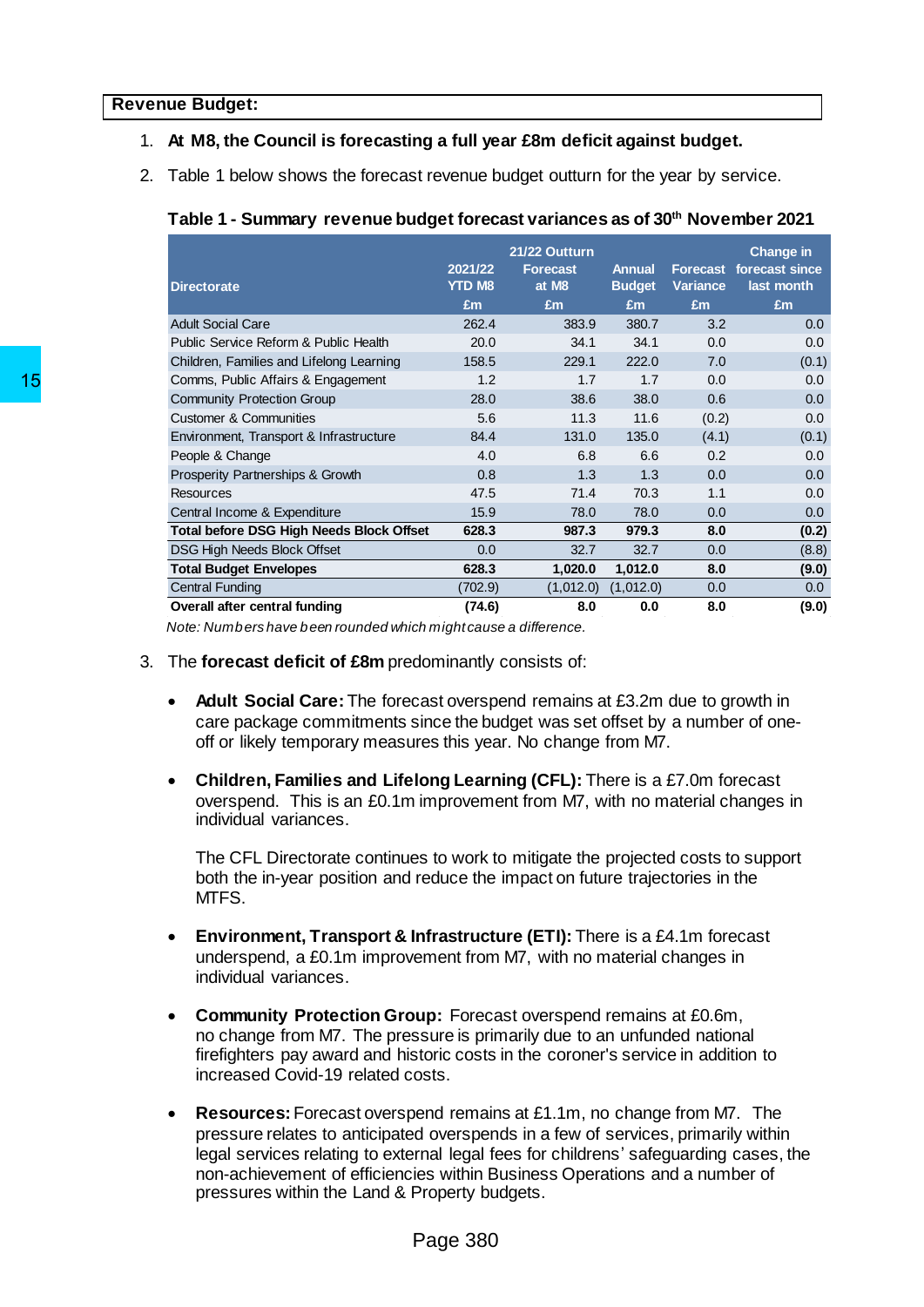**DSG High Needs Block (HNB):** Forecast overspend remains at £32.7m. There has been no change in the underlying forecast since M7, however the contingency held for an increased contribution to the offsetting reserve has been released to meet the £8.8m forecast overspend. The variance has therefore reduced by £8.8m since M7.

Further details on the in-year position are set out below.

## **DSG update**

4. The table below shows the projected forecast year end outturn for the HNB at M8. There is no change in the underlying forecast from M7.

|  |  |  |  | Table 2 - DSG HNB Summary |
|--|--|--|--|---------------------------|
|--|--|--|--|---------------------------|

| 2021/22 DSG HNB Summary                                                                                                                                                                                                                                                                                                                                                                                                                                                                                                                                                                                                                   |            |  |
|-------------------------------------------------------------------------------------------------------------------------------------------------------------------------------------------------------------------------------------------------------------------------------------------------------------------------------------------------------------------------------------------------------------------------------------------------------------------------------------------------------------------------------------------------------------------------------------------------------------------------------------------|------------|--|
|                                                                                                                                                                                                                                                                                                                                                                                                                                                                                                                                                                                                                                           | £'m        |  |
| DSG High Needs Block Grant (exc Academies)                                                                                                                                                                                                                                                                                                                                                                                                                                                                                                                                                                                                | 156.5      |  |
| Forecast outturn                                                                                                                                                                                                                                                                                                                                                                                                                                                                                                                                                                                                                          | 189.2      |  |
| Deficit/(surplus)                                                                                                                                                                                                                                                                                                                                                                                                                                                                                                                                                                                                                         | 32.7       |  |
| <b>Budgeted overspend</b>                                                                                                                                                                                                                                                                                                                                                                                                                                                                                                                                                                                                                 | (23.8)     |  |
| Deficit/(surplus)                                                                                                                                                                                                                                                                                                                                                                                                                                                                                                                                                                                                                         | 8.8        |  |
| High Needs Block contingency budget                                                                                                                                                                                                                                                                                                                                                                                                                                                                                                                                                                                                       |            |  |
| Remaining contingency budget after release to cover deficit                                                                                                                                                                                                                                                                                                                                                                                                                                                                                                                                                                               | 9.0<br>0.2 |  |
|                                                                                                                                                                                                                                                                                                                                                                                                                                                                                                                                                                                                                                           |            |  |
| In addition to the cost containment not achieved, there have been additional costs of<br>£8.5m mostly for Non-Maintained Independent (NMI) provision. These costs and not<br>achieved cost containment are offset by £4.7m of additional in-year mitigations which<br>are being implemented to contain the forecast.<br>Work continues to try and mitigate this to within budget.                                                                                                                                                                                                                                                         |            |  |
|                                                                                                                                                                                                                                                                                                                                                                                                                                                                                                                                                                                                                                           |            |  |
| vid-19 update                                                                                                                                                                                                                                                                                                                                                                                                                                                                                                                                                                                                                             |            |  |
| For M8, the Directorates forecast a gross impact from Covid-19 of £100.9m (which is<br>an £0.9m increase from M7). This is offset by £73.4m of specific grants, leaving a net<br>impact of £27.5m. There were no new grants in M8 (the previous period saw the receipt<br>of the Household Support Fund £5.3m & ASC Workforce Recruitment and Retention<br>Fund £2.7m).                                                                                                                                                                                                                                                                   |            |  |
| Directorates began the year with a budget allocation of £15.1m to cover Covid-19<br>costs, and a further £4.3m has been allocated in a budget reset at M6, providing<br>£19.4m specifically to cover the Covid-19 impact on the budget. In total, Directorates<br>can absorb £21.3m of the £27.5m impact, using the £19.4m of Covid-19 allocation and<br>a further £1.9m from other budgets. A balance of £6.2m is therefore currently flagged<br>as a risk against the £11m Covid-19 reserve (which is an increase of £0.6m from M7<br>relating to CFL and additional costs for alternative SEN, and movers into Surrey within<br>SEND). |            |  |
| Page 381                                                                                                                                                                                                                                                                                                                                                                                                                                                                                                                                                                                                                                  |            |  |

- 5. The forecast includes £28m of cost containment. Of this £19.7m has already been delivered or is on track to do so. £2.6m is on track for delivery with some further work needed to achieve it and £6m is at risk based on current projections. Of that £6m, £5m has been included as not achievable in the variance at Month 8.
- 6. In addition to the cost containment not achieved, there have been additional costs of £8.5m mostly for Non-Maintained Independent (NMI) provision. These costs and not achieved cost containment are offset by £4.7m of additional in-year mitigations which are being implemented to contain the forecast.

## **Covid-19 update**

- 7. For M8, the Directorates forecast a gross impact from Covid-19 of £100.9m (which is an £0.9m increase from M7). This is offset by £73.4m of specific grants, leaving a net impact of £27.5m. There were no new grants in M8 (the previous period saw the receipt of the Household Support Fund £5.3m & ASC Workforce Recruitment and Retention Fund £2.7m).
- 8. Directorates began the year with a budget allocation of £15.1m to cover Covid-19 costs, and a further £4.3m has been allocated in a budget reset at M6, providing £19.4m specifically to cover the Covid-19 impact on the budget. In total, Directorates can absorb £21.3m of the £27.5m impact, using the £19.4m of Covid-19 allocation and a further £1.9m from other budgets. A balance of £6.2m is therefore currently flagged as a risk against the £11m Covid-19 reserve (which is an increase of £0.6m from M7 relating to CFL and additional costs for alternative SEN, and movers into Surrey within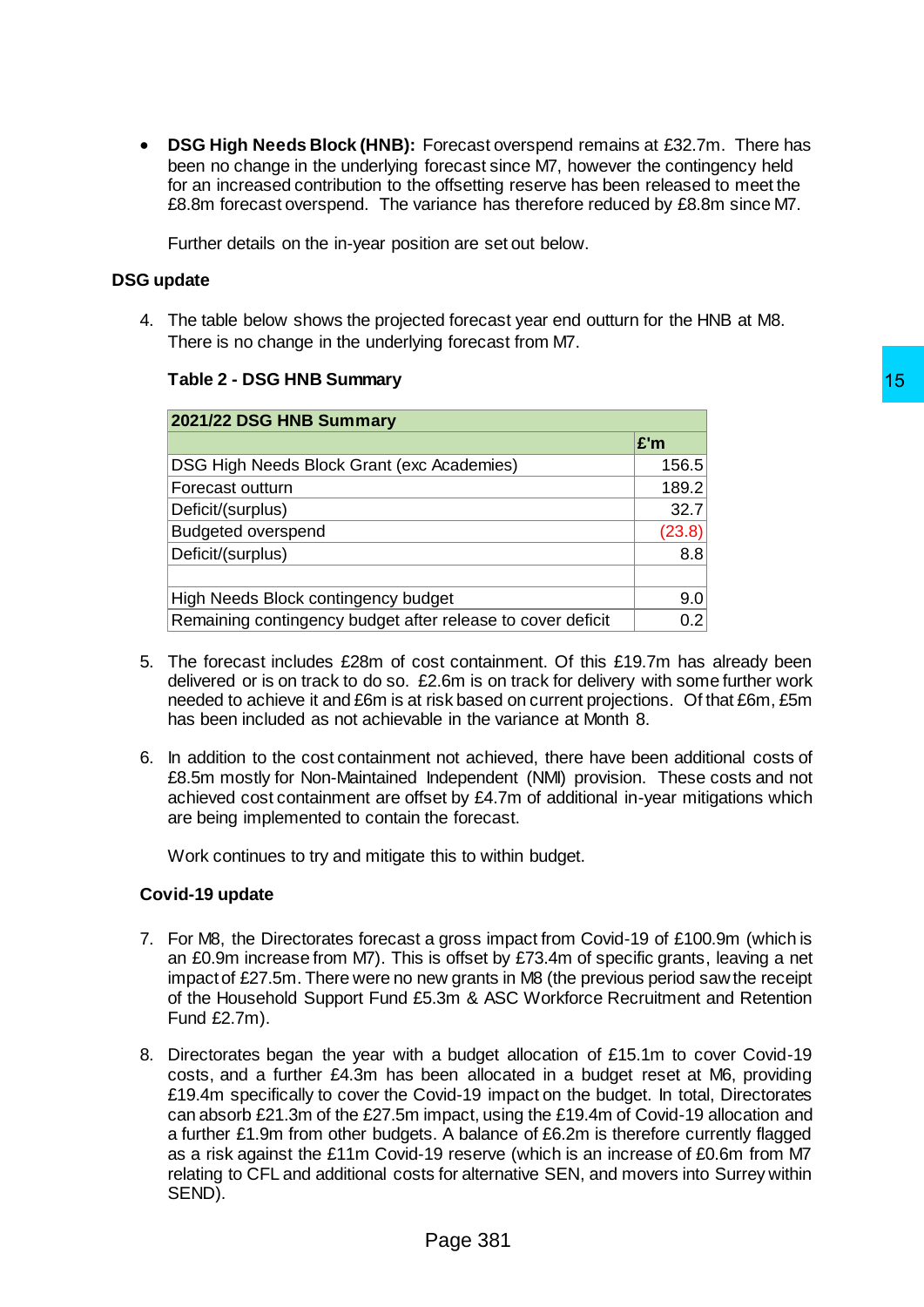9. A further reset will be considered as the forecast develops over the remainder of the year as certainty on the impact and potential mitigations increases. Individual decisions to approve use of the reserve may be taken in specific/ urgent circumstances.

# **Digital Business & Insights (DBI) ERP Implementation "MySurrey"**

- 10. The total increased revenue and capital cost of delivering the programme to a revised April 2022 go-live date for the implementation of the DBI project was set out in a report to the Cabinet in December 2021. The financial implications of the delay to go-live of the MySurrey system represents a total cost increase of £3.2m, comprising £1.25m in revenue costs and £1.91m in capital costs and will impact both the current and next financial years.
- 11. The additional revenue requirement of £1.25m was agreed to be funded from the corporate contingency budget for 2021/22. This budget is held to offset unexpected expenditure and mitigate inherent risks within the budget. The MySurrey implementation is a corporate programme bringing improvements across the Council. It is felt appropriate to utilise this corporate budget to cover these one-off corporate additional costs and enable the completion of the implementation of the new system.
- 12. It is anticipated that £450k of these additional costs will be incurred in the current financial year, with a further £800k during the early part of 2022/23. It is therefore proposed that the full £1.25m is funded from the corporate contingency budget for 2021/22, setting aside £800k to fund the costs anticipated next financial year. The £1.25m will reduce the contingency budget available to mitigate the projected overall Council overspend for 2021/22, however the level of contingency continues to exceed the forecast deficit and so a balanced outturn overall is anticipated. 15<br>
supported computers of control control control control control control<br>
in expenditure and mitigate inherent risks<br>
in the fall appropriate to utilise this corporate<br>
additional costs and enable the completion of<br>
22.
	- 13. The additional capital budget will be built into the capital programme. The resultant additional borrowing costs will be funded from within the Central Income and Expenditure budget initially, on the basis that once ongoing efficiencies are realised as a result of the new system, these costs are off-set before the recognition of efficiencies against other service budgets.

# **Capital Budget**

- 14. **Forecast of £184.9m; £17.1m less than the budget of £202m, (£6.8m decrease from M7).** The overall position at M8 mainly relates to a net slippage and reprofiling of £15.1m and a net underspend of £2.0m.
- 15. Table 3 below provides a summary of the forecast full-year outturn at M8. It is proposed that the M9 forecast is used as a baseline to reset the Capital Programme for 2021/22 to provide a stable and deliverable budget for the remainder of the year.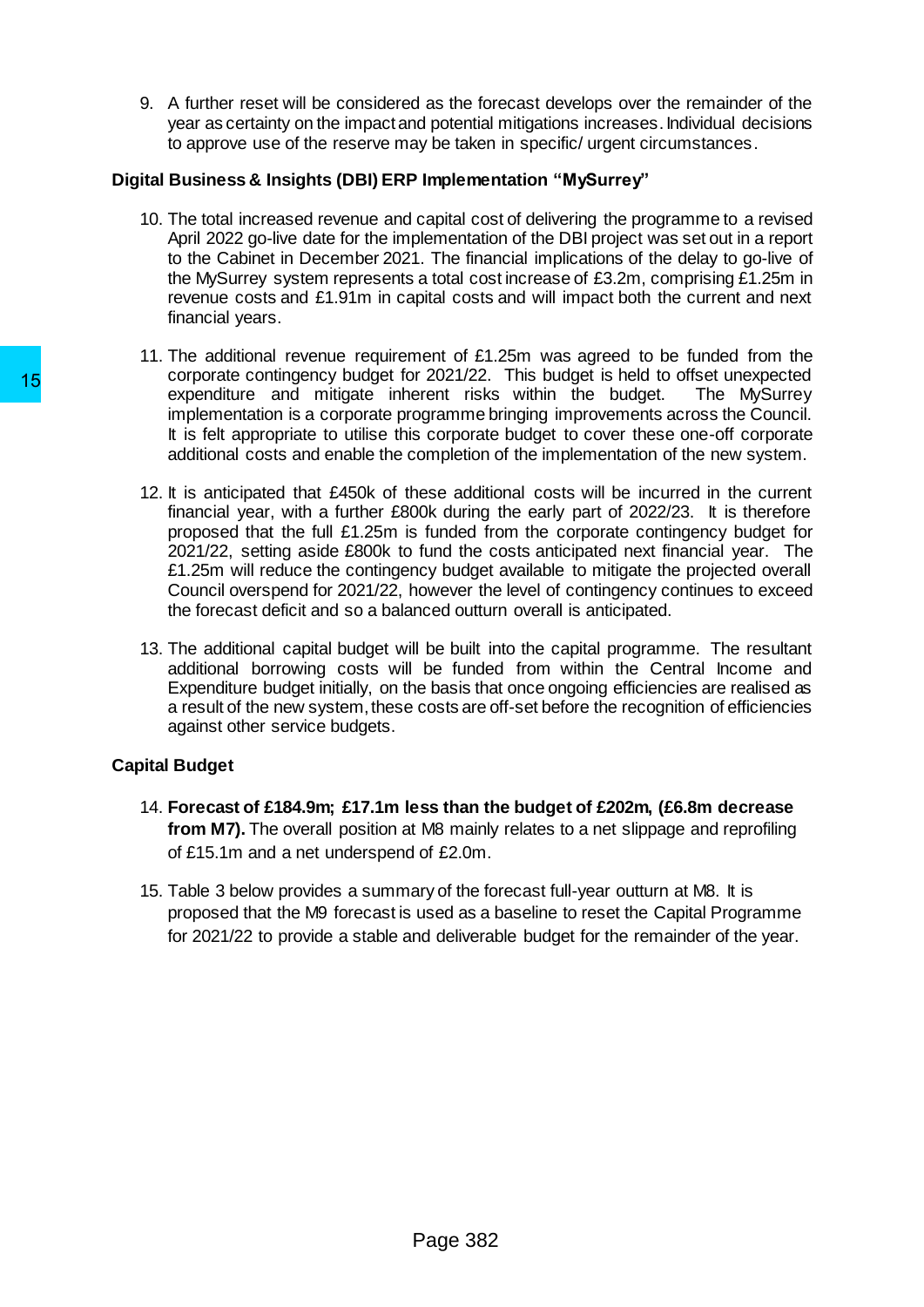| <b>Table 3 - Summary Capital Budget</b> |  |  |
|-----------------------------------------|--|--|
|-----------------------------------------|--|--|

|                                   | <b>Annual</b><br><b>Budget</b> | <b>M8</b><br><b>Outturn</b><br><b>Forecast</b> | <b>M8</b><br><b>Forecast</b><br><b>Variance</b> | <b>Change</b><br>from M7<br>to M8 |
|-----------------------------------|--------------------------------|------------------------------------------------|-------------------------------------------------|-----------------------------------|
| <b>Strategic Capital Groups</b>   | £m                             | £m                                             | £m                                              | £m                                |
| <b>Property</b>                   |                                |                                                |                                                 |                                   |
| <b>Property Schemes</b>           | 77.6                           | 66.7                                           | (10.9)                                          | 0.0                               |
| <b>ASC Schemes</b>                | 1.7                            | 1.5                                            | (0.2)                                           | 0.0                               |
| <b>CFLC Schemes</b>               | 1.2                            | 0.9                                            | (0.3)                                           | (0.1)                             |
| <b>Property Total</b>             | 80.5                           | 69.1                                           | (11.4)                                          | (0.1)                             |
| <b>Infrastructure</b>             |                                |                                                |                                                 |                                   |
| <b>Highways and Transport</b>     | 91.7                           | 89.6                                           | (2.1)                                           | (3.0)                             |
| Infrastructure and Major Projects | 6.5                            | 5.3                                            | (1.2)                                           | (0.8)                             |
| Environment                       | 4.4                            | 6.7                                            | 2.3                                             | 0.0                               |
| <b>Community Protection</b>       | 3.1                            | 2.3                                            | (0.8)                                           | (0.5)                             |
| <b>Infrastructure Total</b>       | 105.7                          | 103.9                                          | (1.8)                                           | (4.3)                             |
| IT                                |                                |                                                |                                                 |                                   |
| <b>IT Service Schemes</b>         | 15.8                           | 11.9                                           | (3.9)                                           | (2.4)                             |
| <b>IT Total</b>                   | 15.8                           | 11.9                                           | (3.9)                                           | (2.4)                             |
| <b>Total</b>                      | 202.0                          | 184.9                                          | (17.1)                                          | (6.8)                             |

16. The **change of £6.8m from M7 to M8** mainly relates to:

- **Highways and Transport – net £3m slippage**, of which £1.7m reflects a forecast slippage on Active Travel funded by grant, £0.4m slippage in Street Lighting LED Conversion, £0.6m on low emission buses and £0.3m slippage in Smallfield Safety Scheme - funded by CIL. All slippage is expected to be reprofiled into 2022/23. There is also £1.1m of accelerated spend offsetting the total Slippage, £0.8m in Bridge Strengthening & Earthworks and £0.3m in Flooding & Drainage. 15<br>  $\frac{23}{15}$ <br>  $\frac{23}{15}$ <br>  $\frac{23}{15}$ <br>  $\frac{23}{15}$ <br>  $\frac{23}{15}$ <br>  $\frac{23}{15}$ <br>  $\frac{23}{15}$ <br>  $\frac{23}{15}$ <br>  $\frac{23}{15}$ <br>  $\frac{23}{15}$ <br>  $\frac{23}{15}$ <br>  $\frac{23}{15}$ <br>  $\frac{23}{15}$ <br>  $\frac{23}{15}$ <br>  $\frac{24}{15}$ <br>  $\frac{24}{15}$ <br>  $\frac{24}{15$
- **Infrastructure & Major Projects - £0.8 slippage**, mainly due to £0.5m slippage in Electric Vehicle Charge Points, partly grant funded and to be re-profiled into 2022/23. There is also a £0.3m slippage in Farnham Schemes.
- **Community Protection - £0.5m slippage**, further delays in Vehicle & Equipment Replacement, to be re-profiled into 2022/23.
- **IT - £2.4m decrease** relates to purchases for the Unicorn Network. This is due to the negotiation of a discount of £1.1m and slippage of £1.3m due to delays to anticipated receipt of the equipment until June 2022**.**

To establish a stable and deliverable baseline for assessment at full year outturn, the budget for the year will be reset based on M9 forecasts.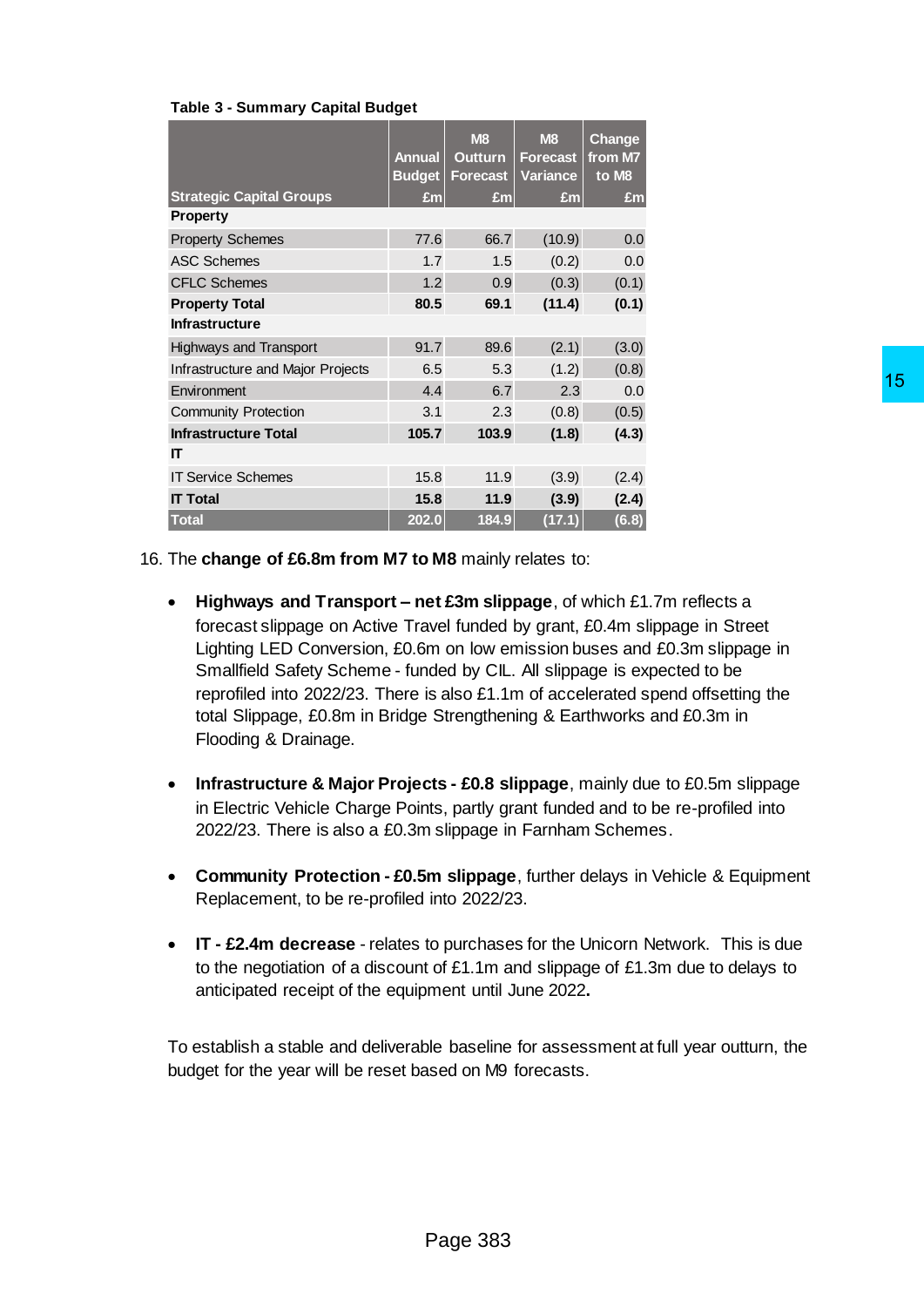#### **Consultation:**

17. Executive Directors and Cabinet Members have confirmed the forecast outturns for their revenue and capital budgets.

#### **Risk Management and Implications:**

18. Risk implications are stated throughout the report and each relevant director or head of service has updated their strategic and or service risk registers accordingly. In addition, the Corporate Risk Register continues to reflect the increasing uncertainty of future funding likely to be allocated to the Council and the sustainability of the Medium-Term Financial Strategy. In the light of the financial risks faced by the Council, the Leadership Risk Register will be reviewed to increase confidence in Directorate plans to mitigate the risks and issues.

#### **Financial and Value for Money Implications:**

19. The report considers financial and value for money implications throughout and future budget monitoring reports will continue this focus.

#### **Section 151 Officer Commentary:**

- 20. Although significant progress has been made over the last twelve months to improve the Council's financial position, the medium-term financial outlook beyond 2021/22 remains uncertain. The public health crisis has resulted in increased costs which may not be fully funded. With uncertainty about the ongoing impact of this and no clarity on the extent to which both central and local funding sources might be affected in the medium term, our working assumption is that financial resources will continue to be constrained, as they have been for the majority of the past decade. This places an onus on the Council to continue to consider issues of financial sustainability as a priority in order to ensure stable provision of services in the medium term. To mingate the risks and issues.<br>
Triancial and Value for Money Implications:<br>
19. The report considers financial and value for<br>
budget monitoring reports will continue this<br>
Section 151 Officer Commentary:<br>
20. Although s
	- 21. The Council has a duty to ensure its expenditure does not exceed the resources available. The Section 151 Officer confirms the financial information presented in this report is consistent with the Council's general accounting ledger and that forecasts have been based on reasonable assumptions, taking into account all material, financial and business issues and risks.

#### **Legal Implications – Monitoring Officer:**

- 22. The Council is under a duty to set a balanced and sustainable budget. The Local Government Finance Act requires the Council to take steps to ensure that the Council's expenditure (that is expenditure incurred already in year and anticipated to be incurred) does not exceed the resources available whilst continuing to meet its statutory duties.
- 23. Cabinet should be aware that if the Section 151 Officer, at any time, is not satisfied that appropriate strategies and controls are in place to manage expenditure within the in-year budget they must formally draw this to the attention of the Cabinet and Council and they must take immediate steps to ensure a balanced in-year budget, whilst complying with its statutory and common law duties.

#### **Equalities and Diversity:**

24. Any impacts of the budget monitoring actions will be evaluated by the individual services as they implement the management actions necessary In implementing individual management actions, the Council must comply with the Public Sector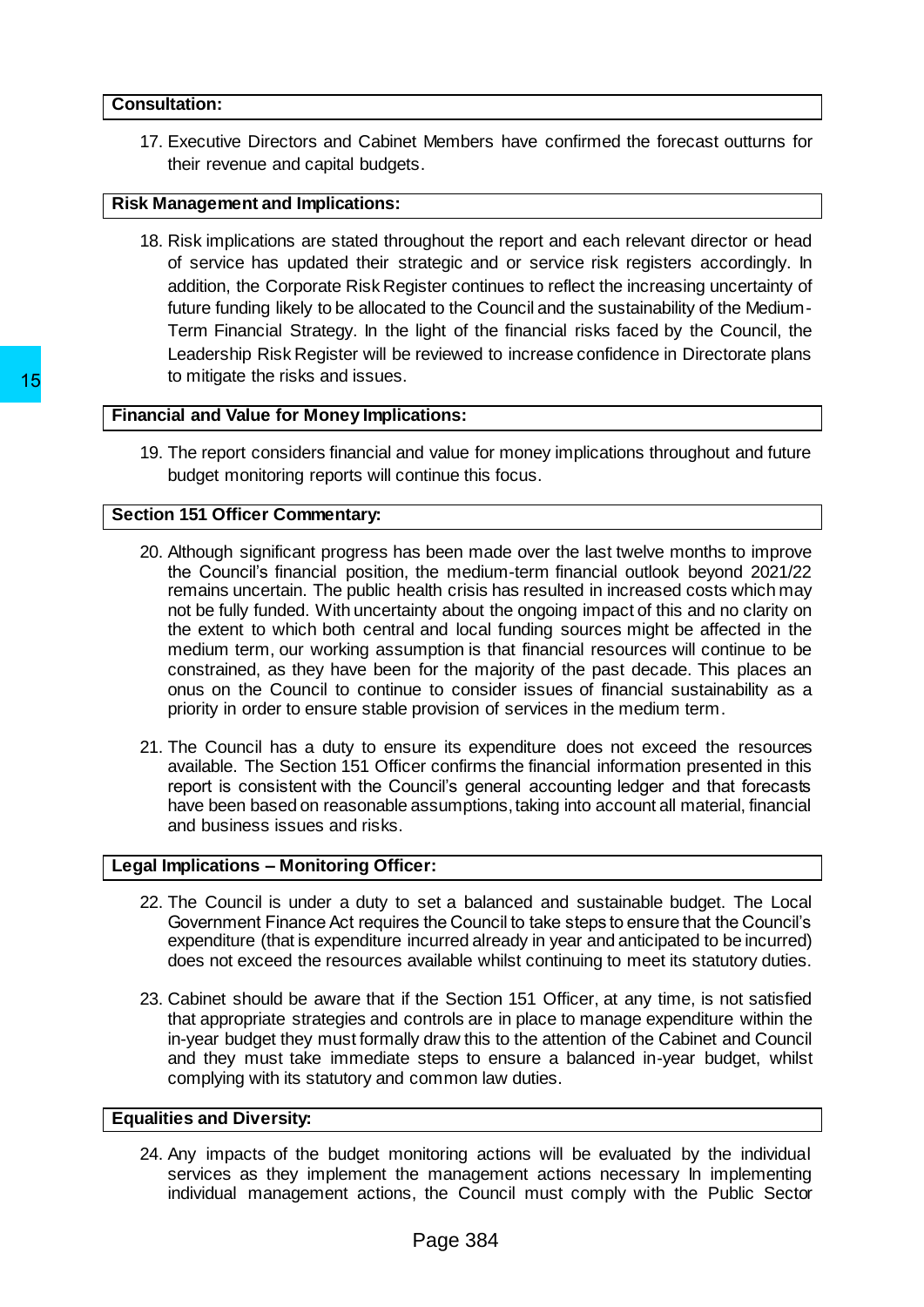Equality Duty in section 149 of the Equality Act 2010 which requires it to have due regard to the need to eliminate discrimination, harassment, victimisation and any other conduct that is prohibited by or under the Act; advance equality of opportunity between persons who share a relevant protected characteristic and persons who do not share it; and foster good relations between persons who share a relevant protected characteristic and persons who do not share it.

25. Services will continue to monitor the impact of these actions and will take appropriate action to mitigate additional negative impacts that may emerge as part of this ongoing analysis.

#### **What Happens Next:**

The relevant adjustments from the recommendations will be made to the Council's accounts.

#### **Report Author:**

Leigh Whitehouse, Executive Director of Resources, leigh.whitehouse@surreycc.gov.uk Resources, leigh.whitehouse@surreycc.gov.uk<br>Brvice<br>30<sup>th</sup> November 2021.<br>Page 385

## **Consulted:**

Cabinet, Executive Directors, Heads of Service

## **Annex:**

Annex 1 – Forecast revenue budget as at 30<sup>th</sup> November 2021.